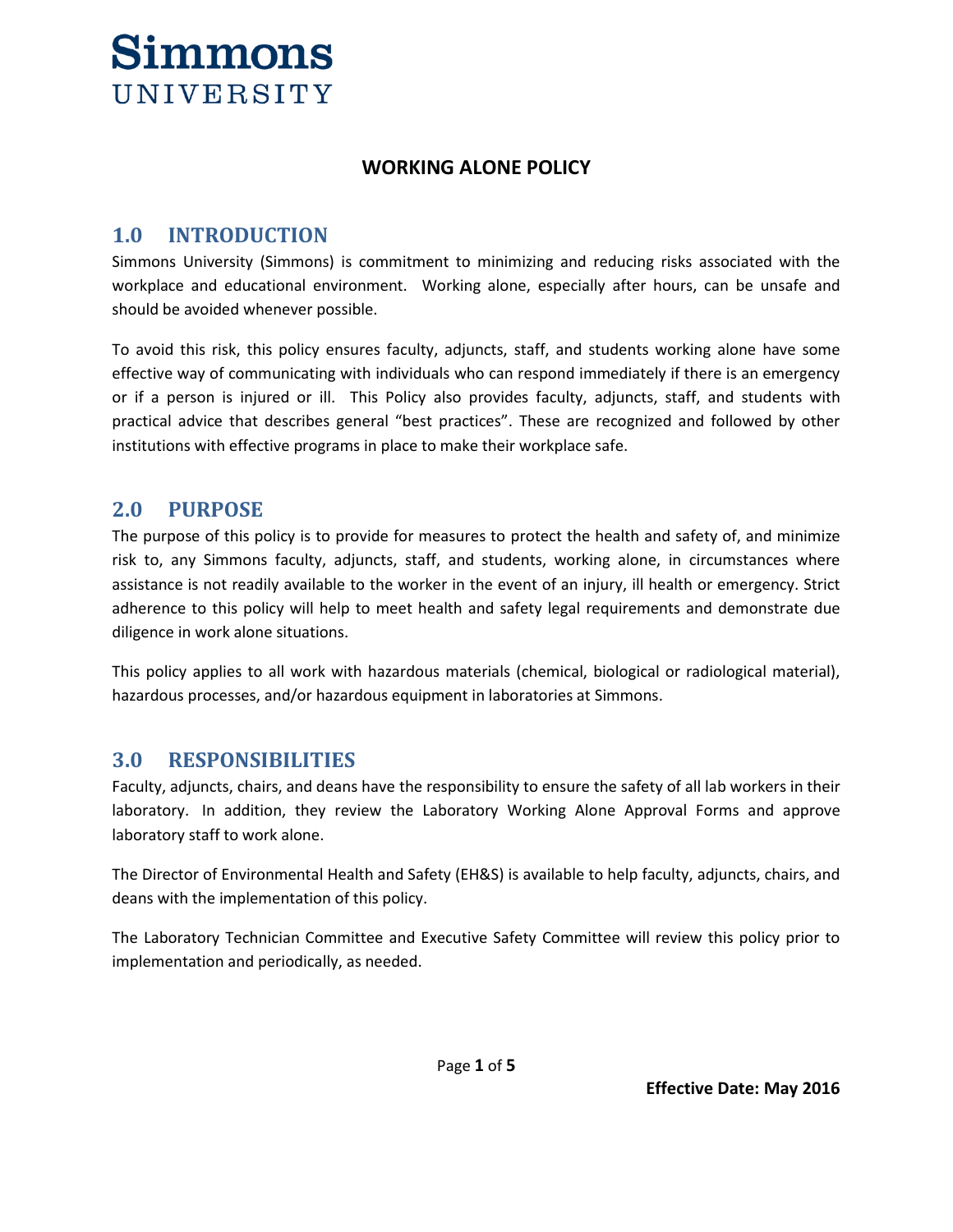### **4.0 POLICY**

The policy depends on the following factors associated with performing the work:

- Person performing work
- Hazardous materials
- Hazardous processes
- Hazardous equipment

Table 1 summarizes this policy. Anyone at Simmons requesting to work alone in a laboratory must complete a Laboratory Working Alone Approval Form, which is provided in Appendix A.

| Table 1 – Summary for Person Performing Work |                    |                    |                                      |                                  |  |  |  |  |
|----------------------------------------------|--------------------|--------------------|--------------------------------------|----------------------------------|--|--|--|--|
| <b>Description</b>                           | <b>High School</b> | Undergraduate      | Laboratory Technician,<br>Graduate   |                                  |  |  |  |  |
|                                              |                    |                    |                                      | <b>Faculty, Adjunct, Staff</b>   |  |  |  |  |
| No Hazardous                                 | Always             | No restrictions    |                                      |                                  |  |  |  |  |
| Materials,                                   | Supervised when    |                    |                                      |                                  |  |  |  |  |
| Equipment, and/or                            | in Laboratory      |                    |                                      |                                  |  |  |  |  |
| <b>Processes</b>                             |                    |                    |                                      |                                  |  |  |  |  |
| <b>Hazardous</b>                             |                    | Someone else in    | Allowed if a Laboratory Specific     |                                  |  |  |  |  |
| Materials,                                   |                    | laboratory         | Working Alone Protocol Approval form |                                  |  |  |  |  |
| Equipment, and/or                            |                    |                    | was completed and approved by        |                                  |  |  |  |  |
| <b>Processes</b>                             |                    |                    |                                      | faculty, adjunct, chair, or dean |  |  |  |  |
| The reason why a                             | No experience      | Limited experience | Experienced in laboratory procedures |                                  |  |  |  |  |
| person is not                                | Legal restrictions | in laboratories or | and emergency response procedures    |                                  |  |  |  |  |
| permitted to work                            |                    | emergency          |                                      |                                  |  |  |  |  |
| alone                                        |                    | situations         |                                      |                                  |  |  |  |  |

The policy is that the following chemicals will not be used while working alone:

- Pyrophoric Chemicals
- Water Reactive Chemicals
- Potentially Explosive Chemicals or Compounds
- Explosive Salts
- Acutely Toxic Chemicals or Gases
- Peroxide Forming Chemicals
- Select Agents
- Strong Corrosives
- Strong Oxidizing Agents
- Strong Reducing Agents
- Regulated Carcinogens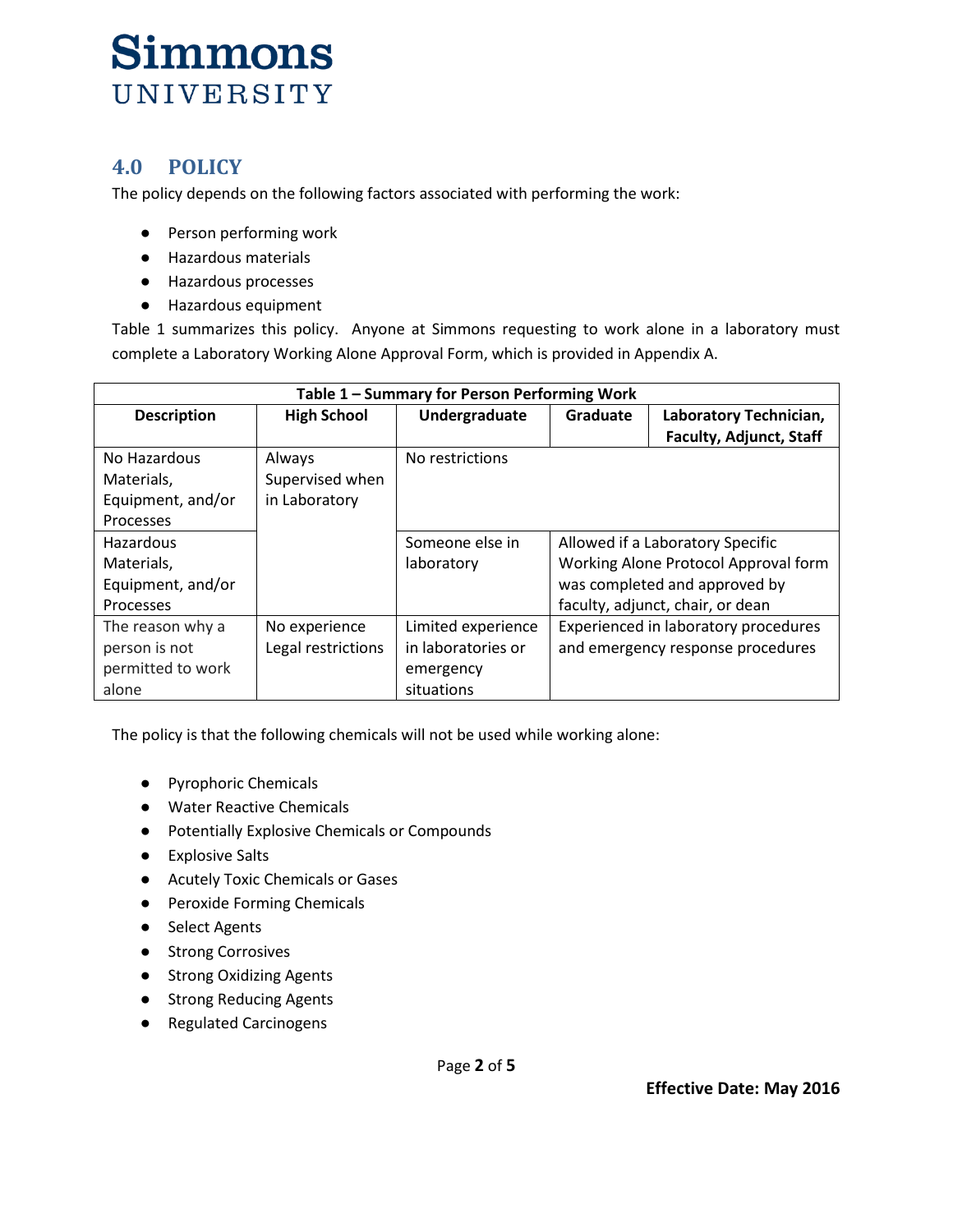- Flammable Gases
- Other chemicals or substances deemed hazardous by Faculty, Laboratory Technician, or EH&S

The following procedures will not be conducted with only one person present:

- Use of machine shop equipment or lathes
- Procedures involving high-pressure equipment
- Procedures involving high temperatures > 115 degrees Fahrenheit
- Transferring large quantities [e.g., 10 liters or more] of hazardous materials
- High voltage or high current

The following processes do not require approve for working alone:

- Cleaning and non-hazardous maintenance activities in laboratories
- Working in storage areas
- Working in offices, libraries and at computer workstations

#### **5.0 DEFINTIONS**

Hazard: Any facility, location, equipment, tool, job, task, or action that presents a potential of serious injury or death to a person.

Hazardous Materials: Hazardous materials includes, but is not limited to, chemicals that are pyrophoric, water reactive, potentially explosive, acutely toxic, peroxide forming, strong corrosives, strong oxidizing agents, strong reducing agents and regulated carcinogens; biological material that is listed as a "select agent"; and radiological material.

Hazardous Equipment: Hazardous equipment includes, but is not limited to, equipment found in machine shops (lathes, drill presses) and high pressure/vacuum equipment.

Hazardous Process: Hazardous process is a process that processes a hazardous chemical above its permissible exposure limit or occupational exposure limit, uses hazardous equipment, or exposes a hazard to a person.

Serious Injuries: Serious Injuries are those that result in time loss (beyond the three day grace period) and/or hospitalization.

Working Alone: A worker is considered as "working alone" if the individual is working by his/herself such that assistance is not readily available should some injury, illness or emergency arise. Alone is interpreted as being out of visual contact with another person for more than a few minutes. It includes

Page **3** of **5**

**Effective Date: May 2016**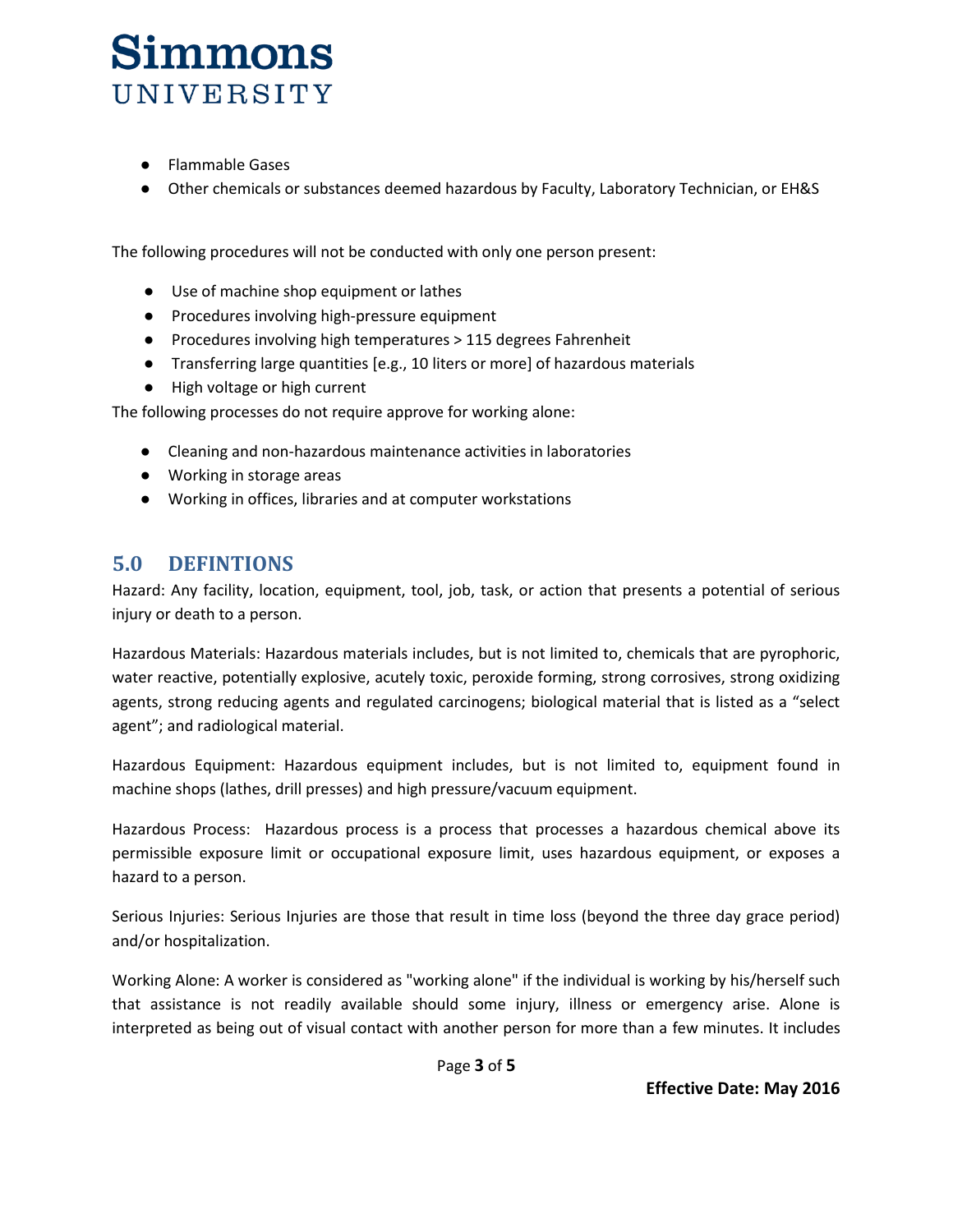working in physical isolation, e.g. as the sole occupant of a laboratory or during a site sampling activity, where no other person is in the vicinity, i.e. within a short direct range or earshot. It is possible for a worker to be on the same floor of a building or even in the same general area as others, yet be working alone. It can occur during normal working hours as well as in the evening, at night or during weekends.

### **6.0 PROCEDURE**

Working alone, especially after hours, should be avoided whenever possible. Below is the procedure for working alone.

- 1. Conduct a Hazard Assessment of the work being performed and the risks and emergency requirements for working alone or after hours.
- 2. Prepare a written safety protocol identifying the hazards, risks and the methods for controlling the risks.
- 3. Complete a Laboratory Working Alone Approval Form (Appendix A) for review by faculty, adjunct, chair, or dean and possible, approval. **Please submit this form at least one week prior to conducting the work.** The faculty, adjunct, chair or dean approval for working alone or after normal building hours must consider:
	- Tasks and hazards involved in the work.
	- Consequences resulting from a worst-case scenario.
	- The possibility of an accident or incident that would prevent the laboratory personnel from calling for help.
	- The laboratory personnel's training and experience.
	- Time the work is to be conducted (during normal business hours versus at night or on weekends/holidays).
- 4. Have a cell phone on person. If no cell phone is available or there is no cell service, know where the campus phone is located and have the emergency number posted nearby.
- 5. Ensure Emergency Response information is available and posted in the laboratory.

### **7.0 EMERGENCY RESPONSE REQUIREMENTS**

Emergency requirements including, but not limited to:

- The person's ability to self-rescue
- "Check in" with someone (identify person and confirm they are available before beginning work)
- Door has a viewing window or other means of indicating someone is inside
- Notify Public Safety about working alone
	- o Provide them with a cell phone number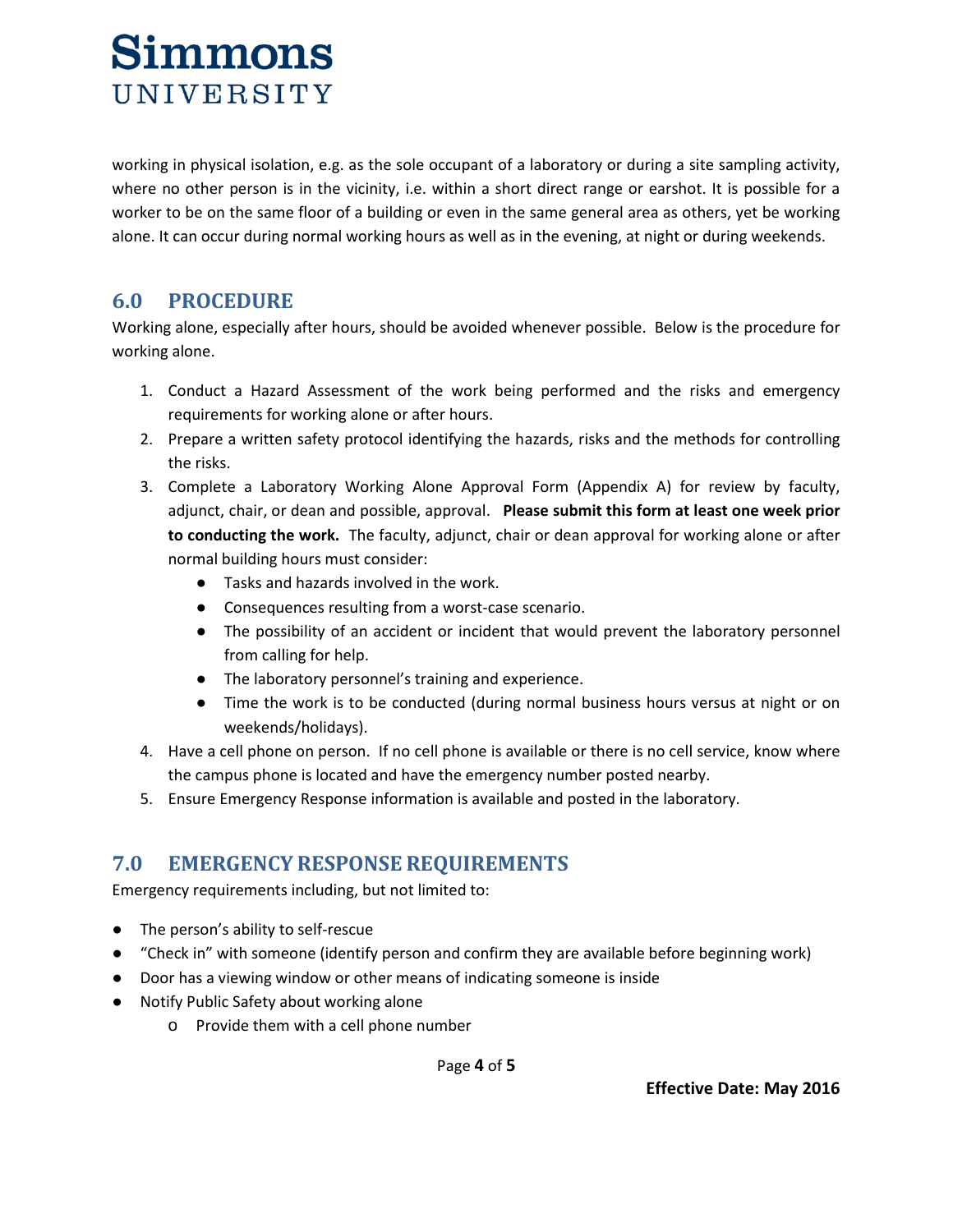- o A recorded message for those individuals working alone in laboratories should include the following:
	- Name
	- Building name/number, floor number, room/lab number
	- Any highly hazardous processes/chemicals being used
- Safety equipment is accessible (< 55 feet)
	- o Class ABC Fire Extinguisher
	- o Eyewash station
	- o Drench Shower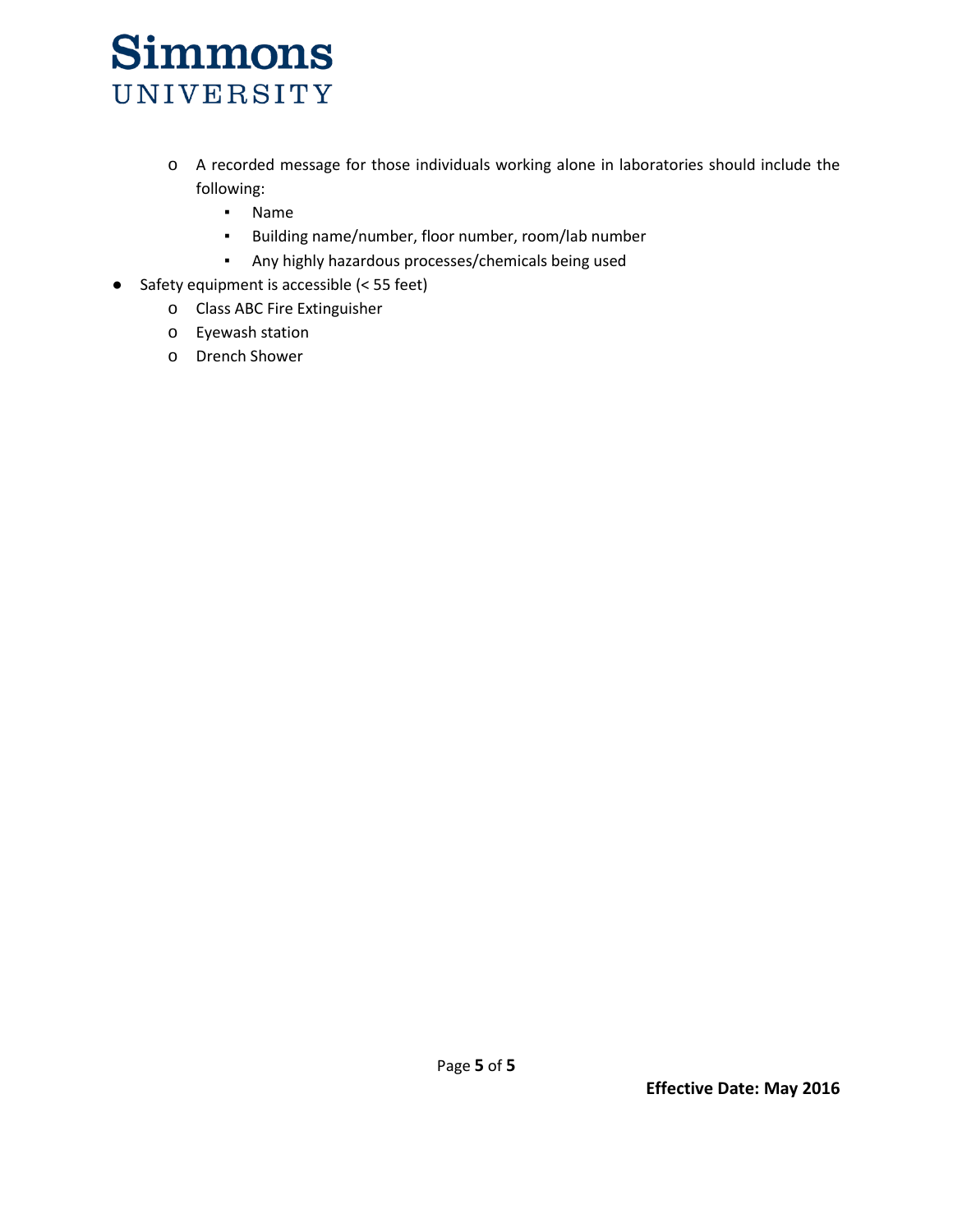#### **APPENDIX A – LABORATORY WORKING ALONE APPROVAL FORM**

|                  | Person Requesting to Work Alone (Please Print): ________________________________                                                                                                                                                                                                                                                                                                                                                                                                                                                                                                                                                       |  |  |  |  |  |
|------------------|----------------------------------------------------------------------------------------------------------------------------------------------------------------------------------------------------------------------------------------------------------------------------------------------------------------------------------------------------------------------------------------------------------------------------------------------------------------------------------------------------------------------------------------------------------------------------------------------------------------------------------------|--|--|--|--|--|
|                  |                                                                                                                                                                                                                                                                                                                                                                                                                                                                                                                                                                                                                                        |  |  |  |  |  |
|                  | Proposed Start Date of Work: ___________<br>Date of Request: ________________________                                                                                                                                                                                                                                                                                                                                                                                                                                                                                                                                                  |  |  |  |  |  |
|                  | Laboratory Location: Building: ____________________<br>Room: _________________                                                                                                                                                                                                                                                                                                                                                                                                                                                                                                                                                         |  |  |  |  |  |
|                  |                                                                                                                                                                                                                                                                                                                                                                                                                                                                                                                                                                                                                                        |  |  |  |  |  |
|                  | CHOOSE THE ONE OF THE FOLLOWING:                                                                                                                                                                                                                                                                                                                                                                                                                                                                                                                                                                                                       |  |  |  |  |  |
|                  | This procedure does not involve any highly hazardous materials, equipment, and/or processes.<br>$\Box$<br>"Working Alone" is allowed. Please sign and date the form below.<br>This procedure involves work with highly hazardous materials, equipment, and/or processes.<br>$\Box$<br>Identify which of the following apply:                                                                                                                                                                                                                                                                                                           |  |  |  |  |  |
|                  | Chemical Hazards - Working with any of the following chemicals.                                                                                                                                                                                                                                                                                                                                                                                                                                                                                                                                                                        |  |  |  |  |  |
| $\Box$<br>$\Box$ | Pyrophoric Chemicals (Metal carbonyls: Lithium carbonyl, Nickel tetracarbonyl; Metal hydrides: Potassium<br>Hydride, Sodium hydride, Lithium Aluminum Hydride; Nonmetal hydrides: Arsine, Boranes, Diethylarsine,<br>diethylphosphine, Germane, Phosphine, phenylphosphine, Silane; Elements: Phosphorus, Cesium, Lithium,<br>Potassium, Sodium, Sodium Potassium Alloy (NaK)), or listed as OSHA Hazard Class Pyrophoric<br>Water Reactive Chemicals (ex.: Aluminum Carbide, Calcium, Calcium carbide, Lithium aluminum hydride,<br>Potassium, Sodium), or listed as OSHA Hazard Class "substances which, in contact with water, emit |  |  |  |  |  |
| $\Box$           | flammable gases"<br>Potentially Explosive Chemicals (ex.: Azide Metal (M-N3), Nitrate (-ONO2), Nitro (-NO2), Nitrite (-ONO),<br>Peroxide (-O-O-), Ammonium nitrate, Ammonium perchlorate, Benzoyl peroxide, Dinitrophenol,<br>Nitrocellulose, Picric acid (trinitrophenol), Urea nitrate), or listed as OSHA Hazard Class Explosive or Self-<br>reactive                                                                                                                                                                                                                                                                               |  |  |  |  |  |
| $\Box$<br>$\Box$ | Explosive Salts (ex.: Perchlorate salts (CIO4-)), or listed as OSHA Hazard Class Explosive or Self-reactive<br>Acutely Toxic Chemicals (ex.: Carbon Monoxide, Cyanide salts, Digoxin, 2,4-Dinitrophenol, Methyl<br>mercaptan, Nitric oxide, Phosgene, Potassium cyanide, Sodium Azide, Sodium cyanide, any chemical with<br>LD50 (oral)< 50 mg/kg) or listed as OSHA Hazard Class Acutely Toxic Category 1 or 2                                                                                                                                                                                                                        |  |  |  |  |  |
| □                | Peroxide Forming Chemicals (ex.: Isopropyl Ether, Methyl Isobutyl Ketone, Tetrahydrofuran, Acrylonitrile,<br>Methyl Methacrylate, Styrene), or listed as OSHA Hazard Class Peroxide                                                                                                                                                                                                                                                                                                                                                                                                                                                    |  |  |  |  |  |
| $\Box$           | Strong Corrosives (ex., Hydrochloric acid, Hydrofluoric acid, Nitric acid, Perchloric acid, Phenol, Sulfuric<br>acid, Potassium hydroxide, Sodium hydroxide), or listed as OSHA Hazard Class Corrosive                                                                                                                                                                                                                                                                                                                                                                                                                                 |  |  |  |  |  |
| □                | Strong Oxidizing Agent (ex.: Ammonium perchlorate, Ammonium permanganate, Bromine, Calcium                                                                                                                                                                                                                                                                                                                                                                                                                                                                                                                                             |  |  |  |  |  |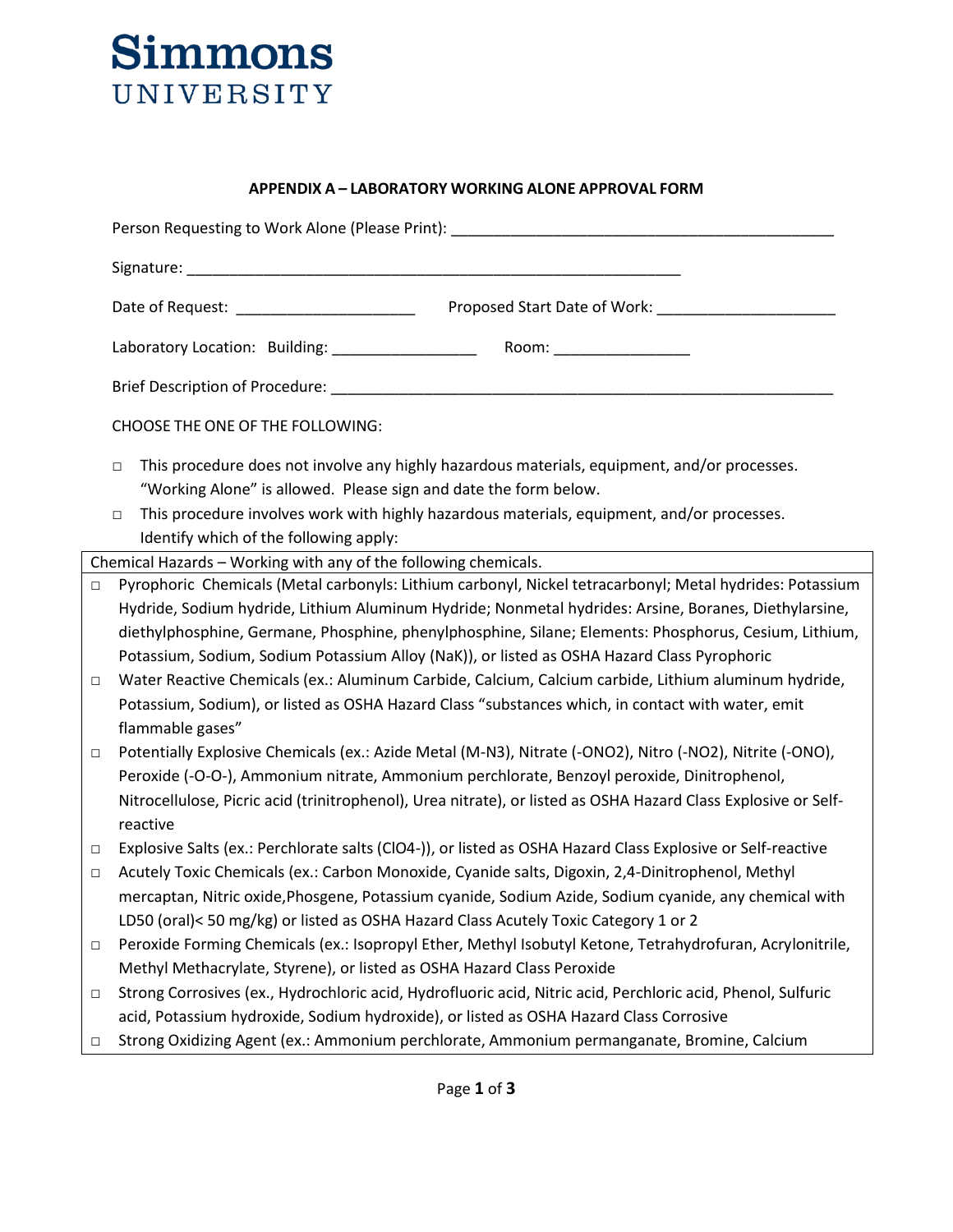chlorate, Calcium hypochlorite, Chromic acid, Hydrogen peroxide, Oxygen), or listed as OSHA Hazard Class Oxidizer

- □ Strong Reducing Agents (ex.: Lithium, Lithium aluminum hydride, Magnesium, Potassium, Sodium, Sodium borohydride)
- □ Regulated Carcinogens (ex.: Acrylonitrile, Benzene, Formaldehyde, Gallium Arsenide, Inorganic Arsenic, Paraformaldehyde), or listed as OSHA Hazard Class Carcinogen
- □ Flammable Gas (ex., hydrogen)
- □ Other Please specify: \_\_\_\_\_\_\_\_\_\_\_\_\_\_\_\_\_\_\_\_\_\_\_\_\_\_\_\_\_\_\_\_\_\_\_\_\_\_\_\_\_\_\_\_\_\_\_\_\_\_\_\_\_\_\_\_\_\_\_

Biological Hazards – Working with any of the following biological materials.

- □ Select Agents (ex. Botulinum neurotoxin, Tetrodotoxin, Yersinia pestis)
- □ Biological materials requiring Biosafety Level 2 Practices and Procedures
- □ Other Please specify:

Radiological Hazards – Working with any of the following radioactive materials.

- □ Isotopes Please specify isotope:
- □ Extremely Low Frequency Radiation
- □ Microwave Radiation
- □ Infrared Radiation
- □ Visible Light Radiation
- □ Ultraviolet Radiation
- □ Lasers
- □ Other Please specify: <u>■ Other</u>

Process Hazards – Check all that apply to work.

- □ Use of machine shop or lathes Please specify equipment: \_\_\_\_\_\_\_\_\_\_\_\_\_\_\_\_\_\_\_
- □ Procedures using high pressures or pressurized equipment Please specify equipment:
- □ Procedures using high temperatures > 115oF Please specify equipment:
- □ Transferring high volumes ( $>$  10 liters) of hazardous materials
- □ High voltage or high current
- $\Box$  Other Please specify:  $\Box$

\_\_\_\_\_\_\_\_\_\_\_\_\_\_\_\_\_

EH&S Requirements – Check to confirm that the following EH&S Requirements will be met when working alone.

- □ Able to rescue her/himself in case of an emergency
- □ Identify second person or buddy for work
- □ Post Laboratory Emergency Procedures in laboratory
- □ Notify Public Safety about working alone.